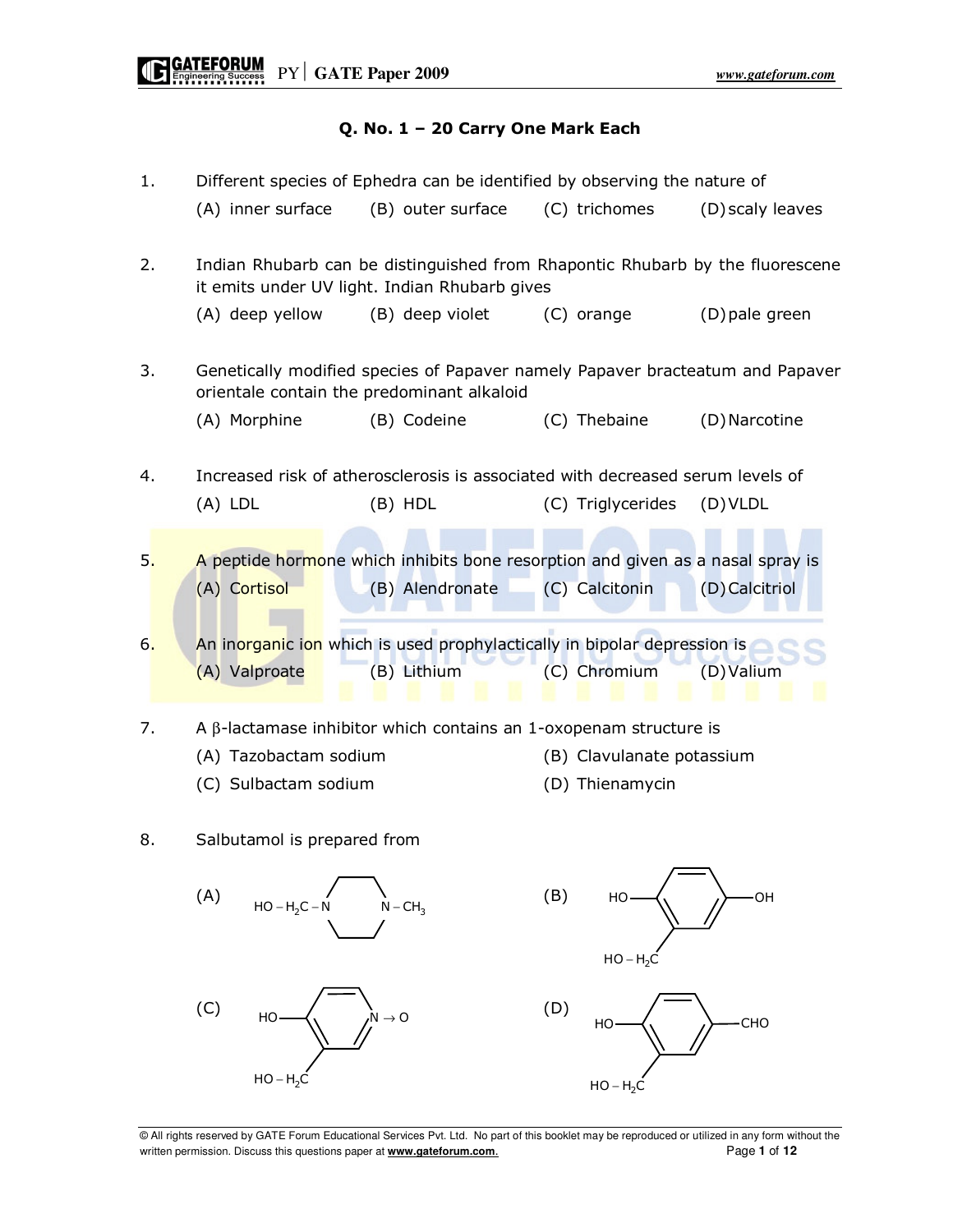9. Antihypoprothrombinemic effect of one stereochemical form is two to five times more than others  $(A)$   $(S)-(+)$ - Warfarin  $(B)$  R- $(+)$ - Warfarin (C) (S)-(-)- Warfarin (D) (RS)- Warfarin 10. Some of the organic reactions are catalysed by a product obtained from starch on treatment with amylase from Bacillus macerans. It is (A) Amylopectin (B) Amylose (C) Cellulose (D) Cyclodextrin 11. Florentine receiver is used to separate the liquids based on (A) molecular weight (B) sedimentation rate (C) density (D) freezing point 12. The official dissolution test apparatus contains cylindrical vessel and the lower edge of the blade is positioned from inside bottom of the vessel at (A) 18 to 22mm (B) 23 to 27mm (C) 20 to 24mm (D) 25 to 29mm 13. As per Drugs and Cosmetics Act and Rules, the Good Manufacturing Practice is included under Schedule (A) W (B) P (C) S (D) M 14. A substance used for modification of silica gel for reversed-phase TLC is (A) Benzene (B) Glycerine (C) Silicone oil (D) Ether 15. In IR spectrum, the functional group region is from (A)  $4000 \text{cm}^{-1}$  to  $900 \text{cm}^{-1}$  (B)  $4000 \text{cm}^{-1}$  to  $1400 \text{cm}^{-1}$ (C)  $1400 \text{cm}^{-1}$  to  $900 \text{cm}^{-1}$  (D)  $4000 \text{cm}^{-1}$  to  $660 \text{cm}^{-1}$ 16. The equation  $E = E^{\circ} + \frac{R_{\text{H}}}{R_{\text{H}}} \ln a_{\text{M}^{\circ}}$  $E = E^{\circ} + \frac{RT}{nF} \ln a_{M^{n+}}$  is used to measure the (A) Conductance (B) Potential difference (C) Resistance (D) Current 17. Intermediates in the biosynthesis of cholesterol are (A) Mevalonic acid and isopentenyl pyrophosphate (B) Mevalonic acid and aldosterone

<sup>©</sup> All rights reserved by GATE Forum Educational Services Pvt. Ltd. No part of this booklet may be reproduced or utilized in any form without the written permission. Discuss this questions paper at **www.gateforum.com.** Page 2 of 12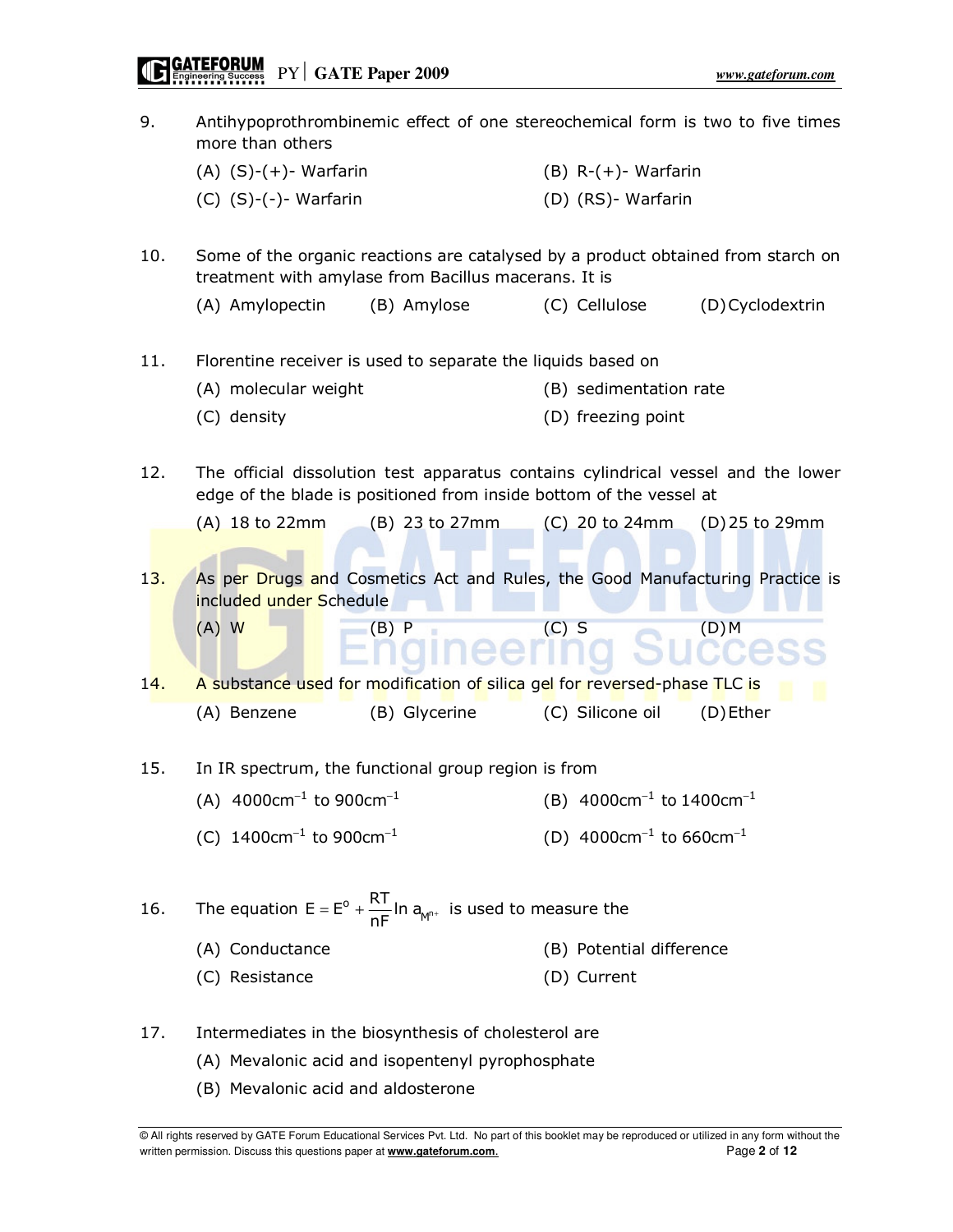## **GATEFORUM**<br> **Engineering Success** PY GATE Paper 2009

- (C) Isoprenaline and aldosterone
- (D) Isoprenaline and isopentenyl phosphate
- 18. A naturally occurring amino acid which does not have a chiral centre is (A) Glycine (B) Alanine (C) Tryptophan (D) Tyrosine
- 19. A given Gram-positive bacterium is differentiated from Gram-negative bacteria by Gram staining. This is because its cell wall contains
	- (A) Lysozyme (B) Teichoic acid
	- (C) Membrane proteins (D) Lipid A
- 20. The drug which increases the plasma concentration of digoxin by a pharmacokinetic mechanism is
	-
	- (A) Lidocaine (B) Captopril
	- (C) Quinidine (D) hydrochlorthiazide

## Q. No. 21 – 56 Carry Two Marks Each

21. Microscopic characters of ginger rhizome are

- (A) Spindle shaped lignified fibres and sclereids
- (B) Cluster crystals of calcium oxalate and sclereids
- (C) Non-lignified vessels and sac shaped starch grains
- (D) Non-lignified fibres and sclereids
- 22. Klunge's test is for the identification of
	- (A) Barbaloin (B) Isobarbaloin (C) Aloinosides (D) Aloesin
- 23. 3, 4 Benzpyrene present in cigarette smoke reduces the therapeutic activity of diazepam by
	- (A) Altering excretion
	- (B) Binding to plasma proteins
	- (C) Inhibiting metabolism
	- (D) Increasing the activity of liver microsomal enzymes
- 24. An NMDA antagonist introduced for treatment of Alzheimer's disease is
	- (A) Dopamine (B) Nor-epinephrine (C) Serotonin (D) Memantine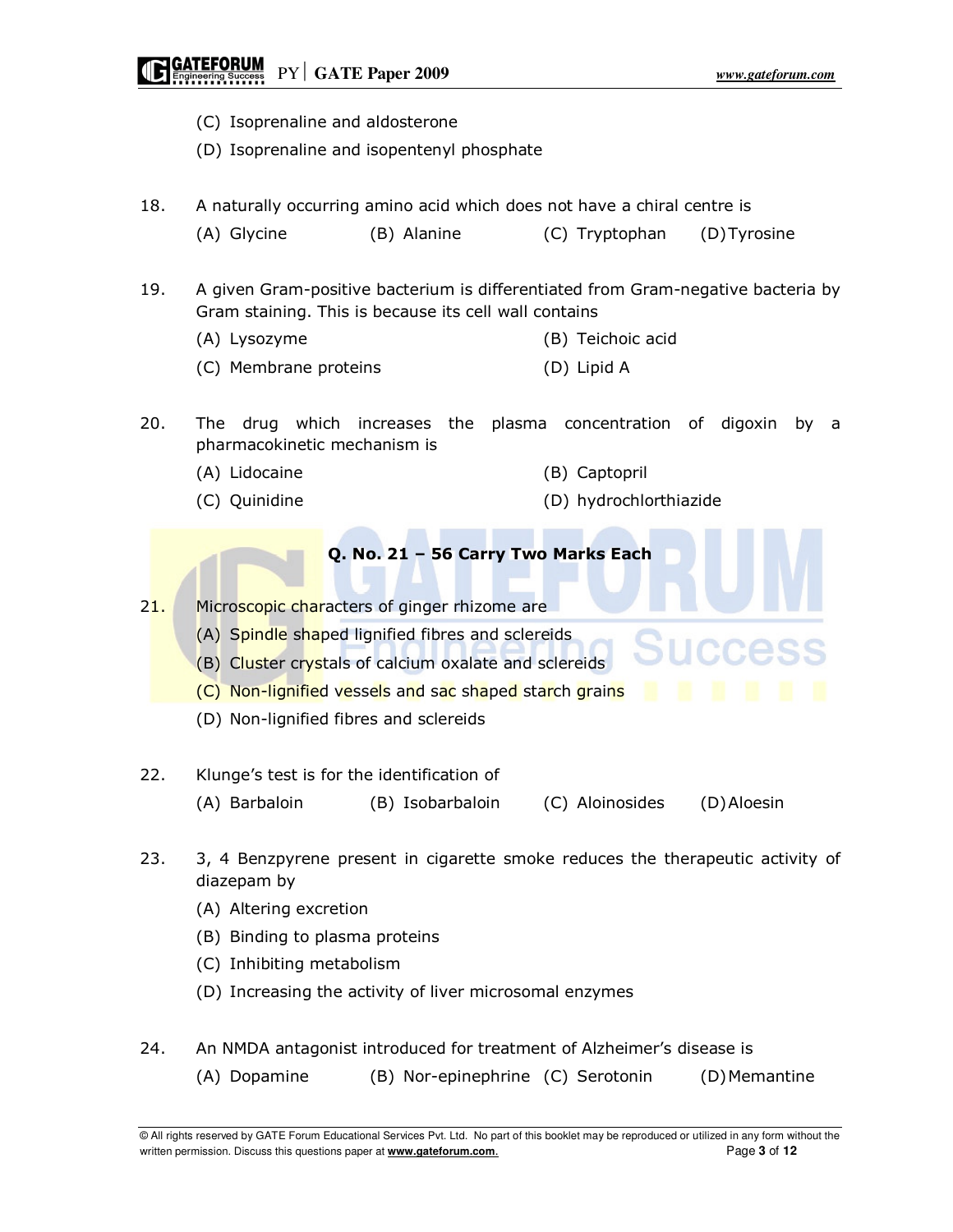

gave an effective product for the treatment of Gout. Identify



- 28. In multistation punching machine, the upper as well as lower punches are connected by
	- (A) Cams (B) Turrets
	- (C) Wire meshes (D) Revolving belts

<sup>©</sup> All rights reserved by GATE Forum Educational Services Pvt. Ltd. No part of this booklet may be reproduced or utilized in any form without the written permission. Discuss this questions paper at **www.gateforum.com.** Page 4 of 12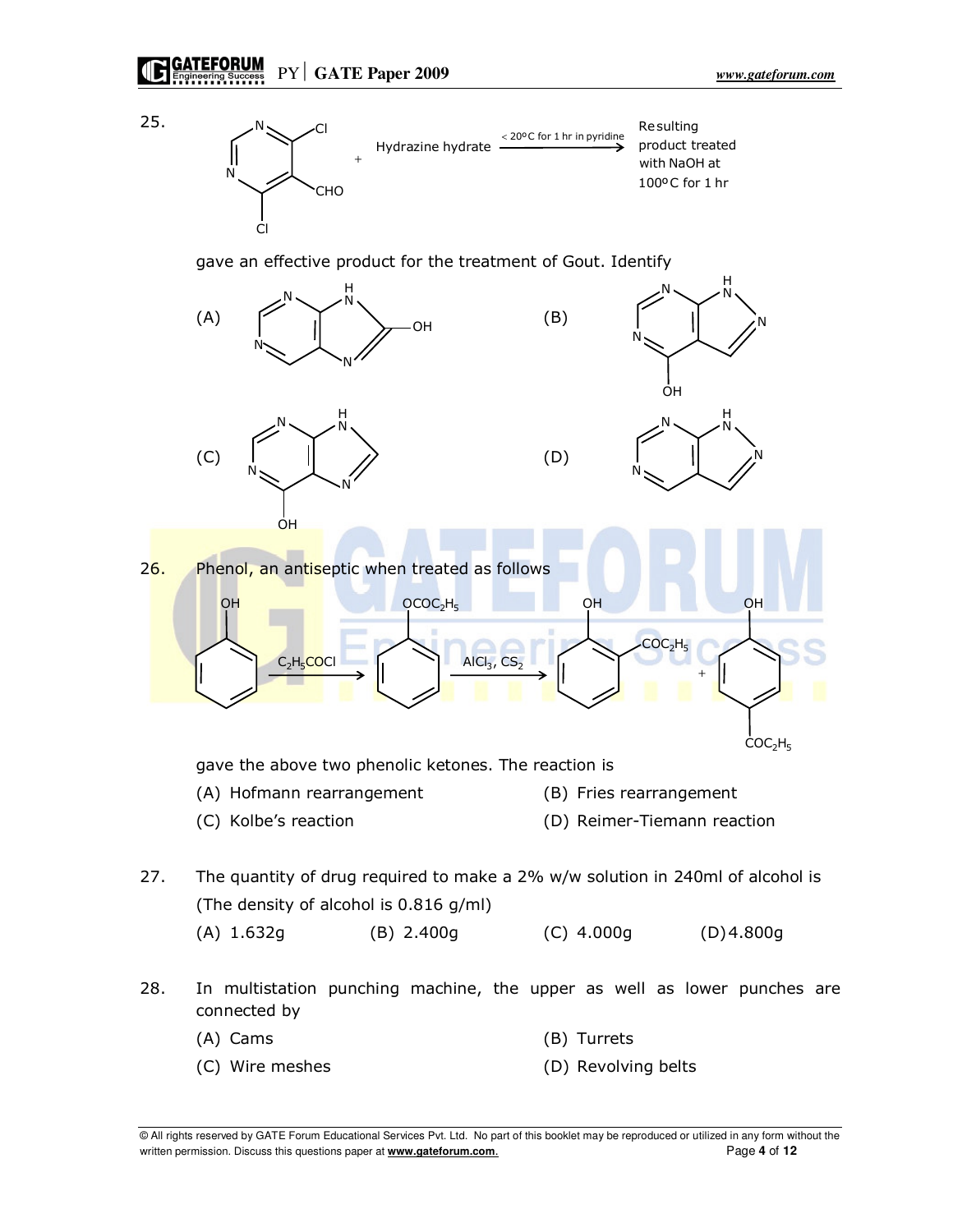PY **GATE Paper 2009** *www.gateforum.com* 

JCCes

- 29. As per the Drugs and Cosmetics Act, the HEPA filters are required to filter the air in the pharmaceutical manufacturing unit. Grade A filter is used for
	- (A) Aseptic preparation and filling
	- (B) Background room used for preliminary activities
	- (C) Filtering liquid preparations
	- (D) Handling of components after washing
- 30. The deflection of positive ions formed in a mass spectrometer by electric and magnetic fields depends upon its
	- (A) mass (B) charge
	- (C) velocity (D) mass, charge and velocity
- 31. Cyclohexane can be used as a solvent in UV spectrophotometric analysis because (A) It has a ring structure
	- (B) Energy requirement for  $\sigma \sigma^*$  is in the range of 120-200nm
	- (C) It is volatile (D) It is immiscible with water
- 32. Quaternary structure in protein molecules refers to the
	- (A) Arrangement of multiple domains in a single polypeptide chain
	- (B) Specific arrangement of multiple subunits in multi-subunit proteins
	- (C) Formation of molten globules
	- (D) Protein folding in single subunit proteins

## 33. Interleukins are

- (A) Polypeptide cytokines important in the inflammatory cascade
- (B) Prostaglandins that account for gastrointestinal disorders
- (C) Enkephalins which are specific for asthma
- (D) Dipeptides which have antimicrobial properties
- 34. Phase I clinical studies of a drug under development is generally carried out on
	- (A) At least 10,000 people from different ethnic communities and a wide range of age groups

ieering

- (B) A medium sized group of 500-1000 patients suffering from the disease for which the drug is being developed
- (C) A small group of 20-100 healthy male and female volunteers
- (D) Reliable in-vintro cell-lines derived from people suffering with the disease
- 35. A young patient complains that he gets severe shortness of breath whenever he takes aspirin for headache. Increased levels of a substance responsible for aspirin hypersensitivity is
	- (A) Prednisone (B) Prostacycline
	-
- 
- (C) Ibuprofen (D) Leukotriene LTC4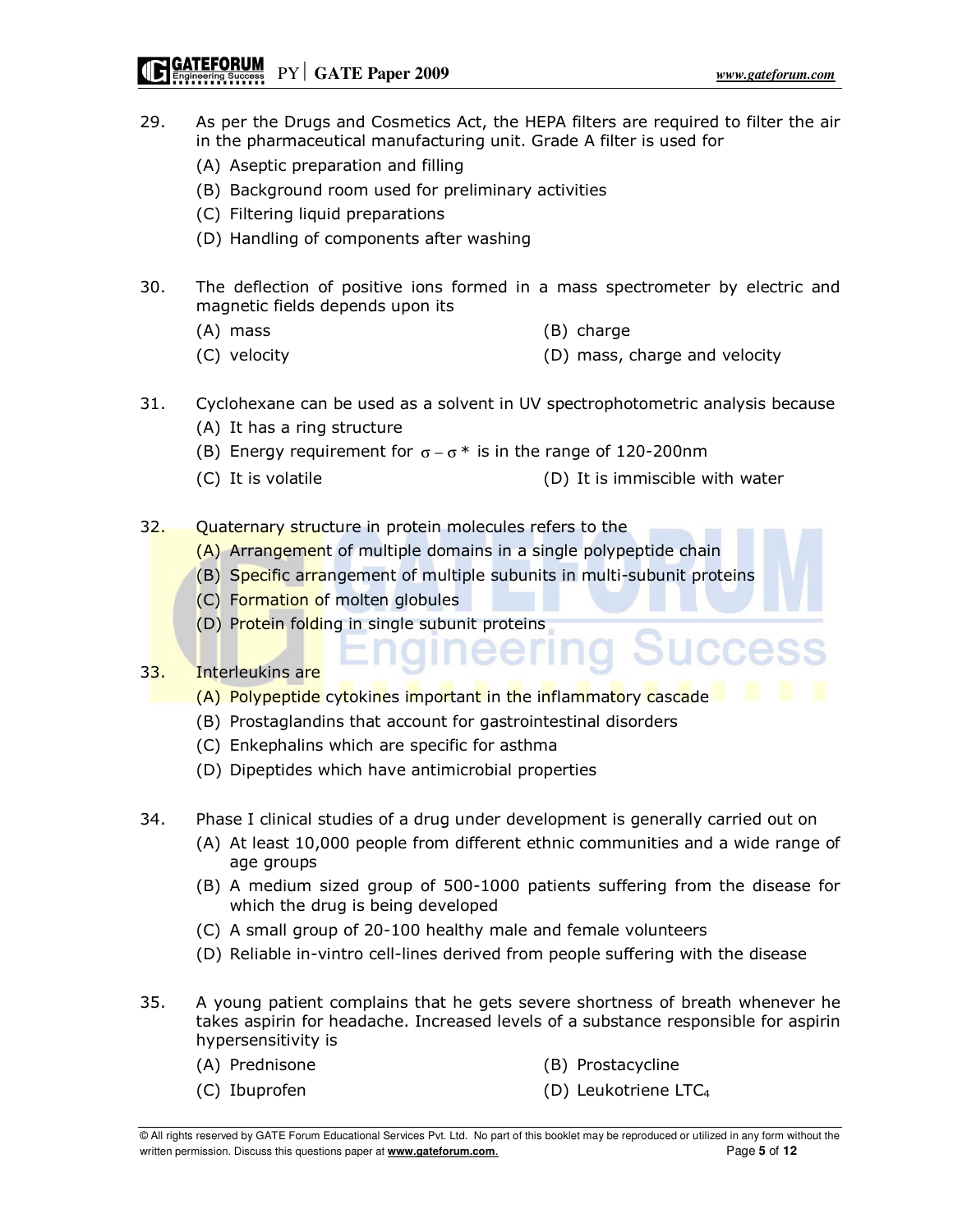## 36 to 50 are Matching exercises. Match group I with Group II and identify the correct combinations

## 36. Group I Group II Glycoside Type

- 
- 
- 
- 
- 
- (C) P-3,Q-4,R-2,S-1 (D) P-2,Q-1,R-3,S-4

- P. Gentisin **1. Flavonol**
- Q. Genistein 2. Flavone
- R. Apigenin 3. Xanthone
- S. Quercetin **4. Isoflavone**
- (A) P-4,Q-3,R-1,S-2 (B) P-1,Q-2,R-4,S-3
	-

| 37. |     |                          | <b>Group I</b> |  | <b>Group II</b>                            |                                                       |  |  |
|-----|-----|--------------------------|----------------|--|--------------------------------------------|-------------------------------------------------------|--|--|
|     |     |                          | <b>Bark</b>    |  | <b>Diagnostic Microscopical Characters</b> |                                                       |  |  |
|     |     | P.                       | Kurchi         |  | 1.                                         | Heavily lignified phloem fibres with Y-shaped pits,   |  |  |
|     |     |                          |                |  |                                            | secretory canals, microcrystals of calcium oxalate    |  |  |
|     |     | Q.                       | Cascara        |  |                                            | 2. Pericycle with stone cells having horse-shoe       |  |  |
|     |     |                          |                |  |                                            | Shaped thickening, oil cells, minute needles of       |  |  |
|     |     |                          |                |  |                                            | calcium oxalate                                       |  |  |
|     |     | $\mathsf{R}$ .           | Cinnamon       |  |                                            | 3. Alternating layers of stone cells and phloem, non- |  |  |
|     |     |                          | Cinchona       |  |                                            | lignified pericyclic fibres, prismatic crystals of    |  |  |
|     |     |                          |                |  |                                            | calcium oxalate                                       |  |  |
|     |     | S.                       |                |  | 4.                                         | Wavy medullary rays, groups of heavily lignified      |  |  |
|     |     |                          |                |  |                                            | sclereids, crystal sheath of calcium oxalate          |  |  |
|     |     | $(A)$ P-2, Q-1, R-4, S-3 |                |  | $(B)$ P-4, Q-3, R-1, S-2                   |                                                       |  |  |
|     |     | $(C) P-3,Q-4,R-2,S-1$    |                |  | $(D)$ P-1, Q-2, R-3, S-4                   |                                                       |  |  |
|     |     |                          |                |  |                                            |                                                       |  |  |
|     | 38. |                          | Group I        |  |                                            | Group II                                              |  |  |

## Drug Mechanism of action is by inhibition of

- P. Levofloxacin 1. DNA dependent RNA polymerase
- Q. Caspofungin 2. Topoisomerase II (DNA gyrase) the enzyme that produces a negative supercoil
- R. Aztreonam 3. The synthesis of  $\beta(1-2)$  glycan
- S. Rifabutin 4. Cell wall synthesis preferentially binding to a specific penicillin binding protein
	-
- (C) P-4,Q-1,R-2,S-3 (D) P-1,Q-2,R-3,S-4

- 
- 
- 
- 
- (A) P-2,Q-3,R-4,S-1 (B) P-3,Q-4,R-1,S-2
-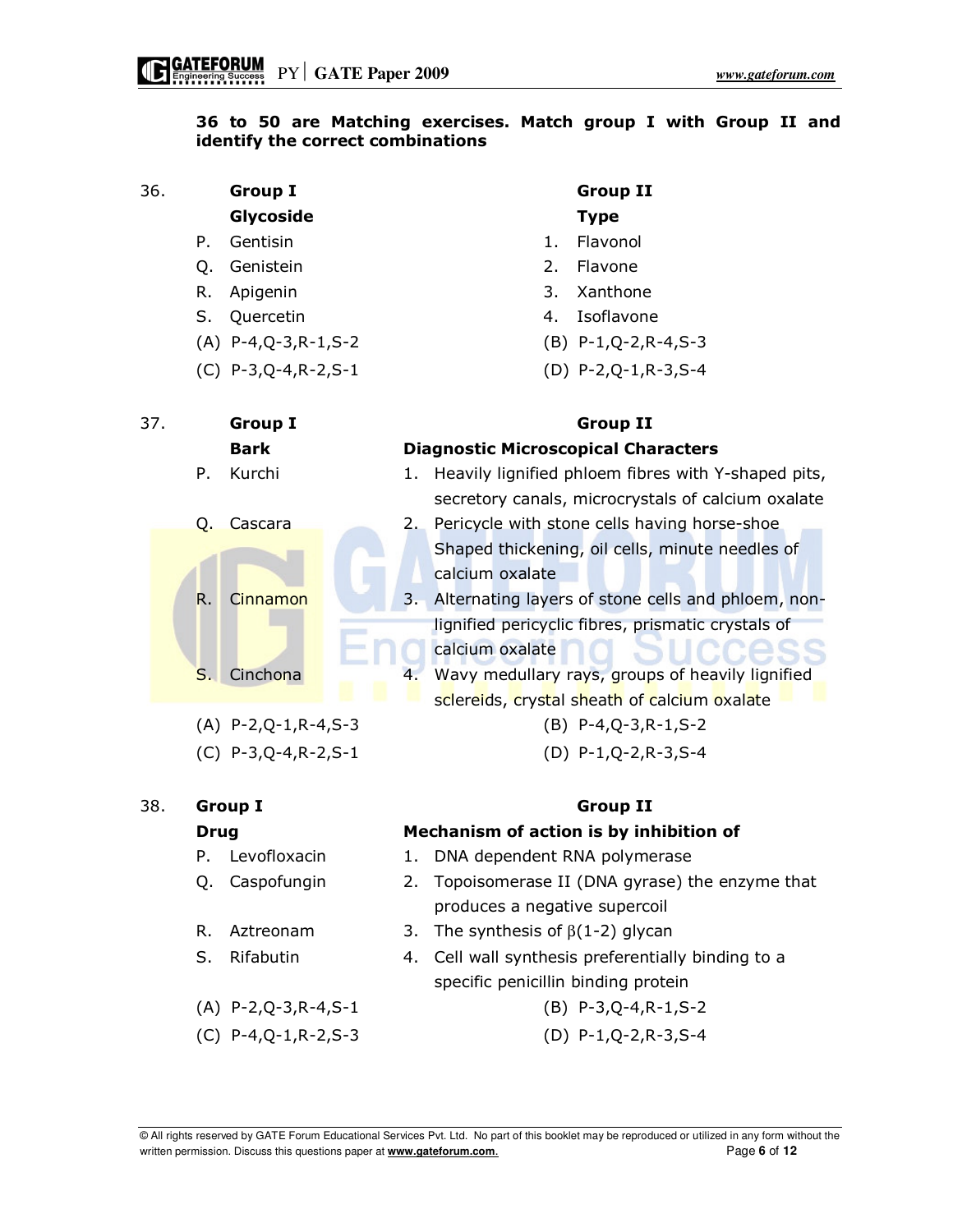

<sup>©</sup> All rights reserved by GATE Forum Educational Services Pvt. Ltd. No part of this booklet may be reproduced or utilized in any form without the written permission. Discuss this questions paper at **www.gateforum.com.** Page **7** of **12** Page **7** of **12**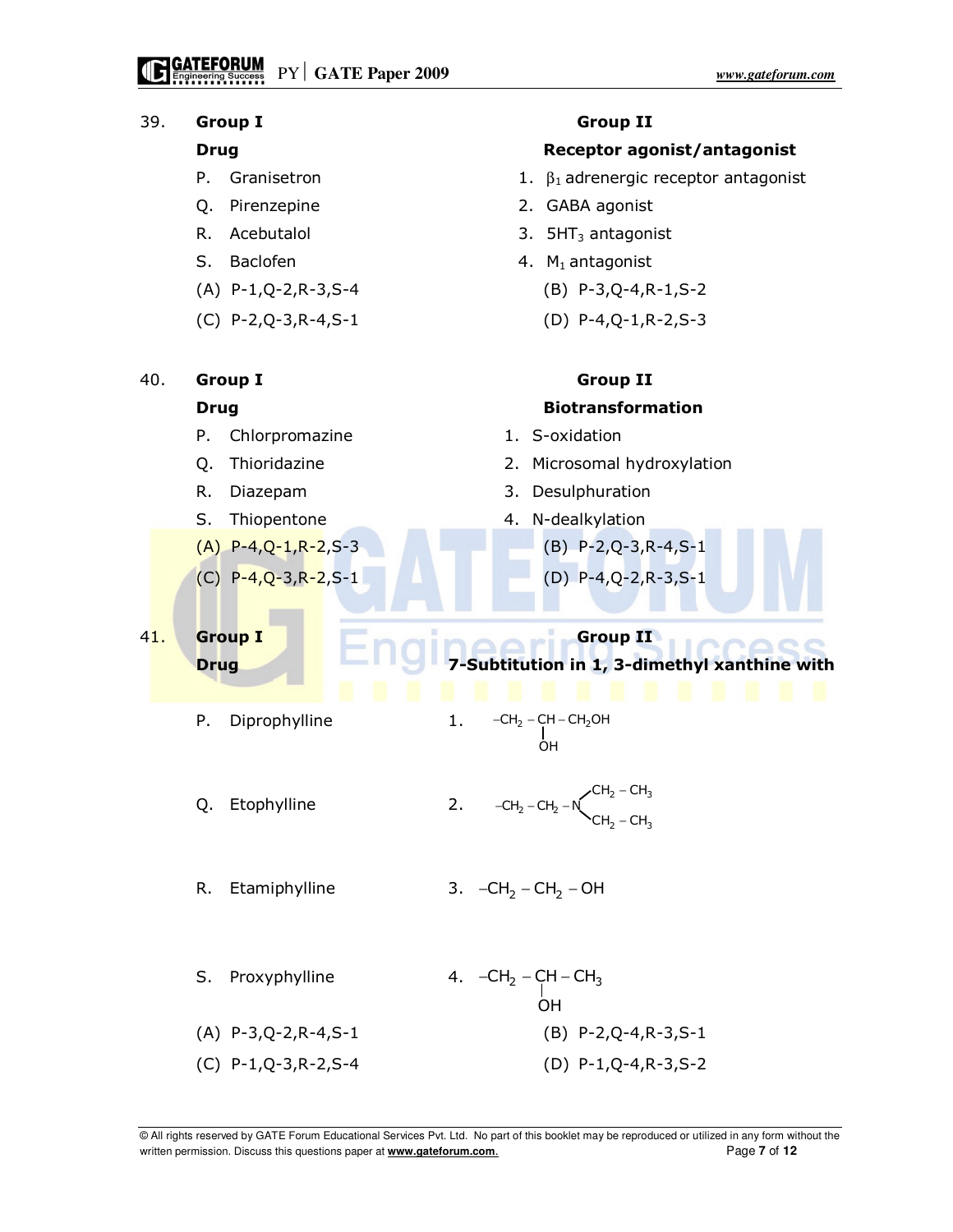### 42. Group I Group II

- P. Cascade Impactor **1.** Flash point
- Q. Tag Open Cup apparatus 2. Sedimentation rate
- 
- 
- (A) P-3,Q-1,R-4,S-2 (B) P-1,Q-3,R-2,S-4
- (C) P-4,Q-2,R-3,S-1 (D) P-2,Q-3,R-1,S-4

## 43. Group I Group II

- P. Ionic surfactant 1. Terpenes
- 
- 
- S. Chelating agent 4. Citric acid
- 
- 

## 44. Group I Group II

## **Transdermal drug delivery system Method of penetration**

- P. Membrane modulated system 1. Drug is homogenously dispersed
- 
- 
- 
- (A) P-2,Q-4,R-1,S-3 (B) P-1,Q-2,R-3,S-4
- 

### Equipment To determine

- 
- 
- R. Pycnometer 3. Particle size
- S. Rheometer 2008 120 and 4. Density of liquid
	-
	-

### Classification Penetration enhancer

- 
- Q. Nonionic surfactant 2. Polyoxyethylene-20-cetyl ether
- R. Non surfactant 1.1 and 3. Polyethylene-9-lauryl ether
	-
- (A) P-3,Q-2,R-1,S-4 (B) P-2,Q-3,R-1,S-4
- (C) P-3,Q-4,R-1,S-2 (D) P-4,Q-2,R-3,S-1

- in polymer and then moulded into a patch
- Q. Diffusion controlled system 2. Drug reservoir is encapsulated in rate controlling polymer patch
- R. Matrix dispersion system 3. Drug is dispersed in hydrophilic polymer and then cross linked with lipophilic polymer by high shear mechanical force
- S. Microreservoir system 4. Drug is directly dispersed in polymer patch
	-
- (C) P-1,Q-4,R-2,S-3 (D) P-4,Q-1,R-3,S-2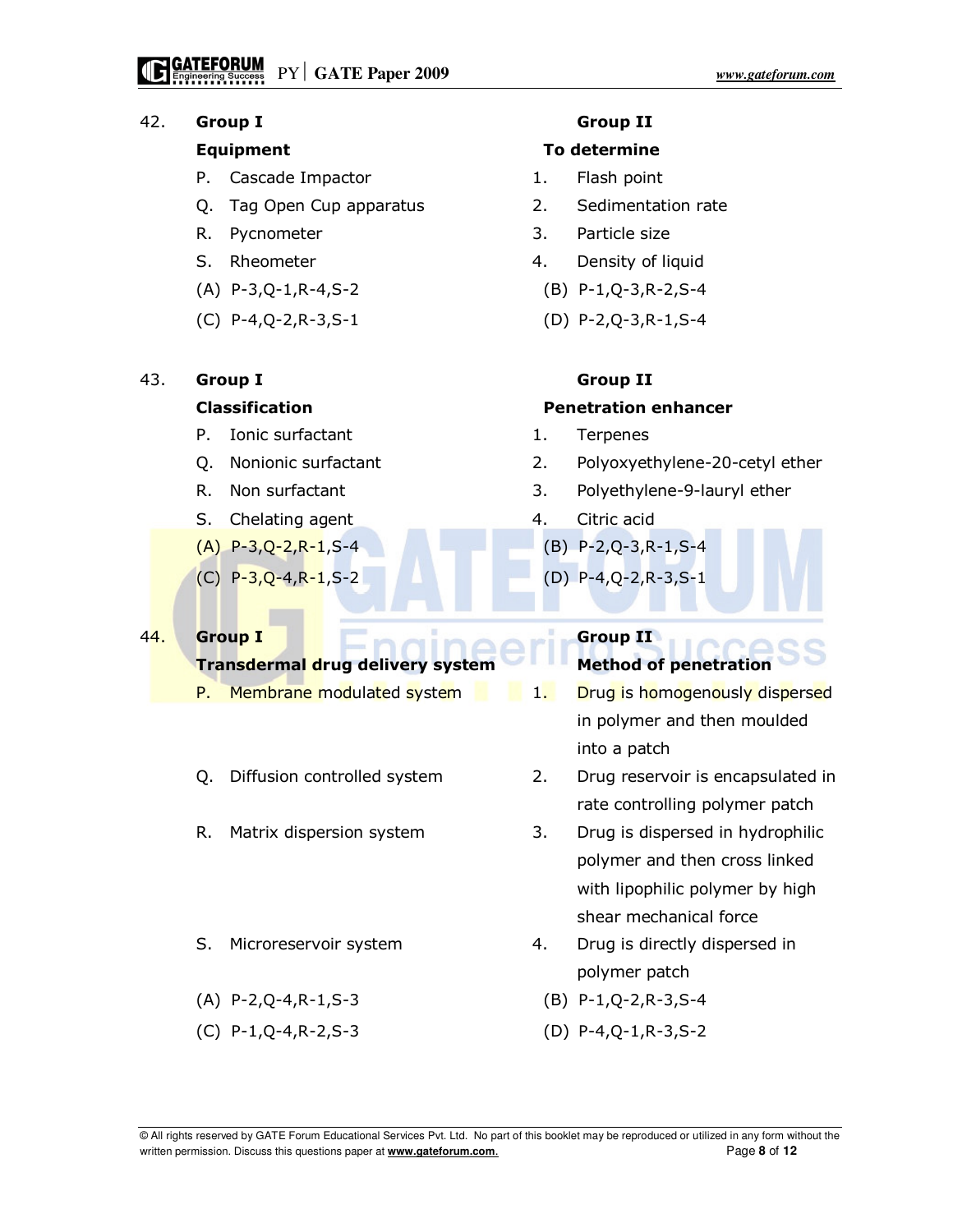## 45. Group I Group II

- P. Chromophore 1. Amino group
- 
- 
- 
- 
- 

# 46. Group I Group II

- 
- 
- 
- 
- (A) P-3,Q-4,R-1,S-2 (B) P-2,Q-1,R-4,S-3
- (C) P-4,Q-3,R-2,S-1 (D) P-1,Q-2,R-4,S-3

## 47. Group I Group II

## **Type of inhibitor Description**

- P. Competitive inhibitors  $1.$  have affinity only for the  $[**E-S**]$
- 
- 
- 
- (A) P-3,Q-2,R-1,S-4 (B) P-1,Q-3,R-2,S-4
- 

## 48. Group I Group II

- P. Post translation modification 1. Signal peptidase
- 
- R. Control of prokaryotic transcription 3. Proteasome complex
- S. Protein degradation **4. Photolyase**
- 
- (C) P-3,Q-2,R-4,S-1 (D) P-2,Q-1,R-3,S-4

# Term used **Explanation**

- 
- Q. Blue shift 2. Increase in wavelength of absorption
- R. Auxochrome 3. Decrease in wavelength of absorption
- S. Red shift 4. Carbonyl group
- (A) P-4,Q-3,R-1,S-2 (B) P-3,Q-1,R-2,S-4
- (C) P-1,Q-2,R-3,S-4 (D) P-2,Q-4,R-3,S-1

# Symbol Description

- P. v 1. Specific resistance
- Q. id 2. Chemical shift
- R.  $\delta$  3. Diffusion current
- S.  $\rho$  4. Frequency
	-
	-

- 
- complex and not for the free [E]
- Q. Non-competitive inhibitors 2. binding of the inhibitor and that of the natural substrate are mutually exclusive
- R. Uncompetitive inhibitors 3. ultimately binds covalently to the enzyme
- S. Suicide inhibitors 4. binds with the same affinity to
	- [E] and [E-S]
	-
- (C) P-4,Q-1,R-3,S-2 (D) P-2,Q-4,R-1,S-3

# Process **Required molecules**

- 
- Q. DNA repair 2. Sigma factor
	-
	-
- (A) P-1,Q-4,R-2,S-3 (B) P-2,Q-3,R-1,S-4
	-

<sup>©</sup> All rights reserved by GATE Forum Educational Services Pvt. Ltd. No part of this booklet may be reproduced or utilized in any form without the written permission. Discuss this questions paper at **www.gateforum.com.** Page 9 of **12**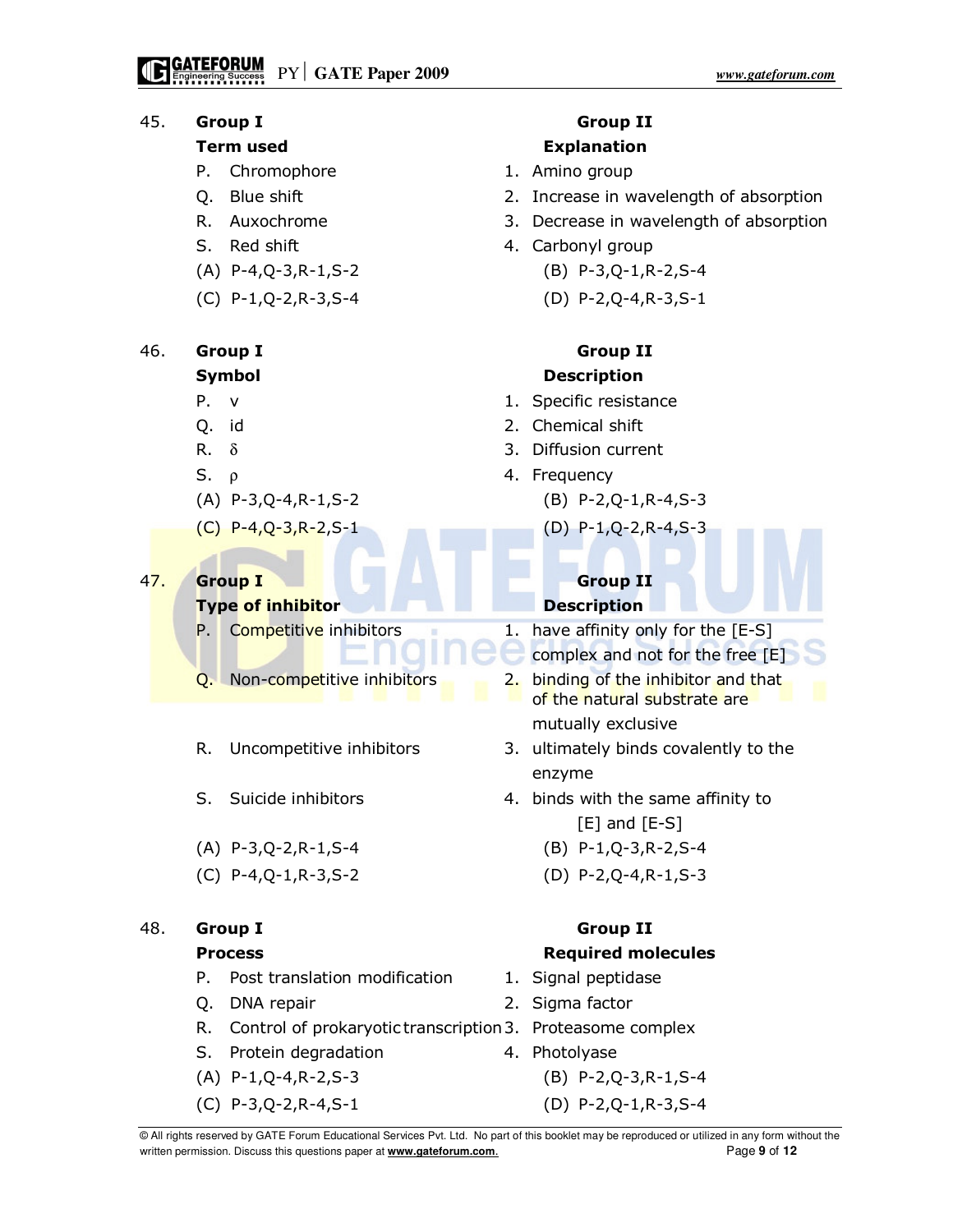| 49. | <b>Group I</b> |                                  |                                                      |                                |                          | <b>Group II</b>                     |  |  |
|-----|----------------|----------------------------------|------------------------------------------------------|--------------------------------|--------------------------|-------------------------------------|--|--|
|     | Microorganism  |                                  |                                                      | <b>Typical characteristics</b> |                          |                                     |  |  |
|     |                | Corynebacterium diptheriae<br>Ρ. |                                                      | 1.                             |                          | Cells divide in three planes in an  |  |  |
|     |                |                                  |                                                      |                                |                          | irregular pattern, producing        |  |  |
|     |                |                                  |                                                      |                                |                          | 'bunches'                           |  |  |
| Q.  |                |                                  | Streptococcus pyogenes                               |                                | 2.                       | Cells are lined side by side like   |  |  |
|     |                |                                  |                                                      |                                |                          | matchsticks and at angles to one    |  |  |
|     |                |                                  |                                                      |                                |                          | another                             |  |  |
|     |                | R.                               | Staphylococcus aureus                                |                                | 3.                       | long, branched, multinuclear        |  |  |
|     |                |                                  |                                                      |                                |                          | filaments called 'hyphae'           |  |  |
|     |                | S.                               | Streptomyces viridochroma                            |                                | 4.                       | cells divide in one plane and       |  |  |
|     |                |                                  |                                                      |                                |                          | remain attached to form chain       |  |  |
|     |                |                                  | $(A)$ P-3, Q-4, R-2, S-1<br>$(C)$ P-2, Q-4, R-1, S-3 |                                |                          | $(B)$ P-4, Q-1, R-2, S-3            |  |  |
|     |                |                                  |                                                      |                                |                          | $(D)$ P-3, Q-2, R-1, S-4            |  |  |
|     |                |                                  |                                                      |                                |                          |                                     |  |  |
| 50. |                | <b>Group I</b>                   |                                                      |                                | <b>Group II</b>          |                                     |  |  |
|     |                | <b>Condition</b>                 |                                                      |                                |                          | <b>Description</b>                  |  |  |
|     |                | $P_{\text{eff}}$                 | Agranulocytosis                                      |                                |                          | 1. Reduced lifespan of erythrocytes |  |  |
|     |                | Q.                               | Anisocytosis<br>Aplastic anemia<br>Hemolytic anemia  |                                | 2. Lack of neutrophils   |                                     |  |  |
|     |                | R.<br>$S_{1}$                    |                                                      |                                |                          | Abnormal variation in RBC size      |  |  |
|     |                |                                  |                                                      |                                |                          | Depression of synthesis of all cell |  |  |
|     |                |                                  |                                                      |                                |                          | types in bone marrow                |  |  |
|     |                | $(A)$ P-2, Q-3, R-4, S-1         |                                                      |                                | $(B)$ P-2, Q-4, R-3, S-1 |                                     |  |  |
|     |                | $(C) P-1,Q-2,R-4,S-3$            |                                                      |                                | $(D)$ P-4, Q-2, R-1, S-3 |                                     |  |  |

## Common Data Questions: 51 & 52

Transgenic plants are developed by genetic engineering techniques

- 51. The method involves
	- (A) Individual genes from one species inserted into another; the offspring will contain copies of new gene.
	- (B) By crossing two species or varieties differing at least in one set of characters
	- (C) Exposing the plant tissue to radiation
	- (D) Bioproduction of natural compounds under aseptic conditions
- 52. In the production of transgenic plants, the gene transfer is carried out by
	- (A) Induction of meristematic primordial (B) Gel filtration
	- (C) Clonal propagation (D) Silicon carbide whiskers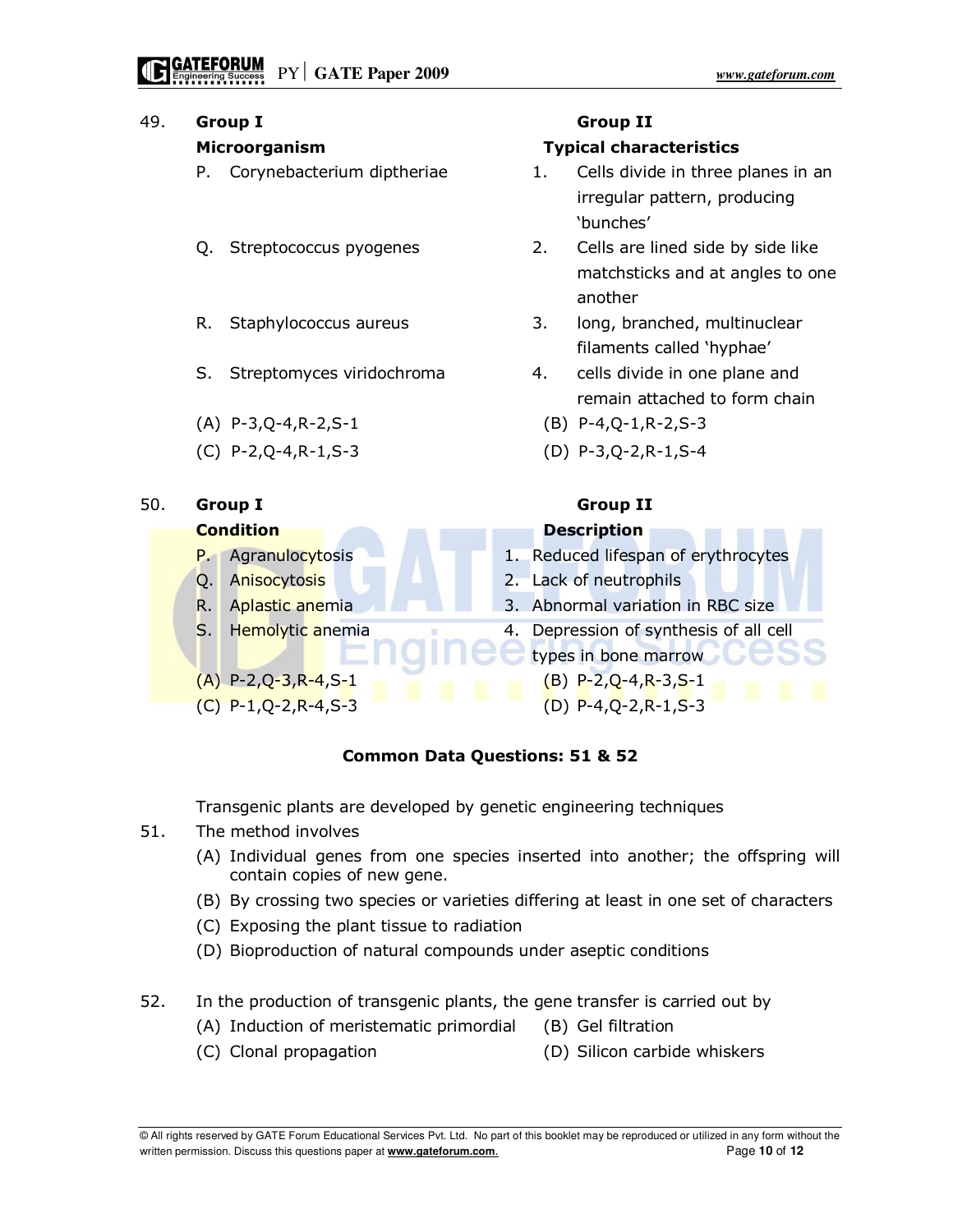### Common Data Questions: 53 & 54

- 53. In the design of Captopril, the
	- (A) -COOH group is introduced in proline to enhance the binding capability at the receptor site
	- (B) -SH group is introduced to enhance the binding capability of the drug with cobalt ion of ACE
	- (C) -SH group is introduced to enhance the binding to the zinc ion of ACE
	- (D) -COOH and –SH groups to introduce hydrophilic pockets at the receptor site
- 54. Captopril IP is assayed by titration
	- (A) against 0.1N sodium hydroxide using phenolphthalein indicator
	- (B) of a solution in dimethylformamide with 0.1M of tetrabutyl ammonium hydroxide
	- (C) of a solution in anhydrous formic acid and acetic anhydride with 0.1N perchloric acid
	- (D) of a solution containing 1.8M sulphuric acid and potassium iodide with 0.025M potassium iodate using starch solution

Common Data Questions: 55 & 56

- 55. Lyposomes are used as carriers for drugs and macromolecules in pharmaceutical formulations. They are
	- (A) Phospholipids dispersed gently in aqueous medium to obtain multilamellar vesicles
	- (B) Hydrophilic or lipophilic polymer matrix with a drug reservoir
	- (C) A shallow compartment moulded from a drug impermeable system and rate controlling polymeric membrane
	- (D) Microporous membrane made from ethylene / vinyl acetate polymer
- 56. They can interact by different mechanisms
	- (A) Biological fluid diffuses into the matrix and causes erosion of polymer
	- (B) Endocytosis by phagocytic cells of the reticuloendothelial system such as macrophages and Neutrophils
	- (C) Magnetic beads dispersed throughout the polymer matrix. On exposure the drug is released slowly by diffusion
	- (D) Receptor binding mediated by the peptide